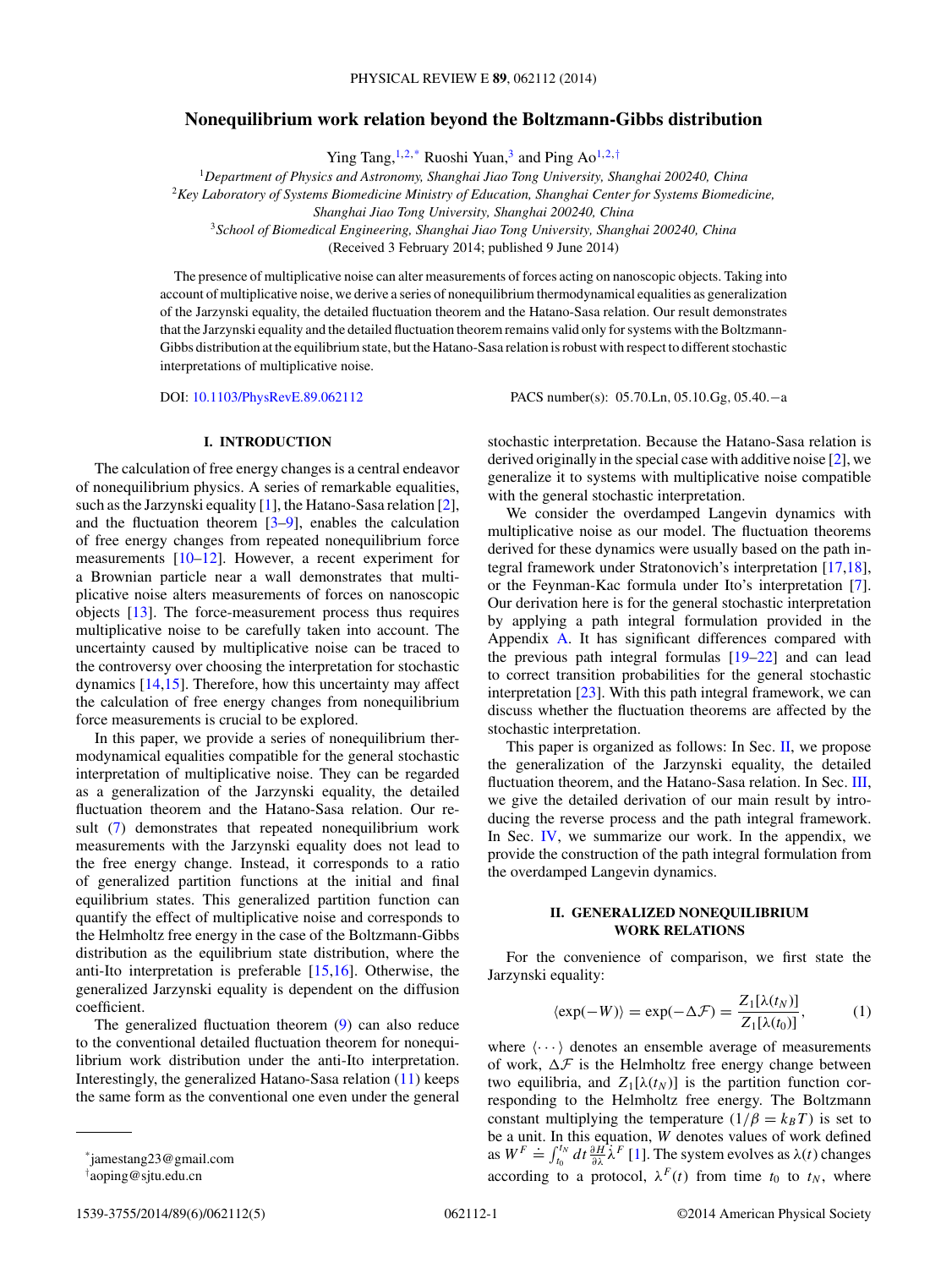<span id="page-1-0"></span>the superscript  $F$  means the forward process. The system is assumed initially to be in an equilibrium state distribution (e.g., Boltzmann-Gibbs distribution) with  $\lambda(t_0)$  and converges to the same form of equilibrium state distribution with  $\lambda(t_N)$  after the completion of the manipulation.

To discover the effect of multiplicative noise on the nonequilibrium work relations, we consider the overdamped Langevin equation with multiplicative noise in one dimension as our model:

$$
\dot{x} = f(x; \lambda) + g(x; \lambda)\xi(t),\tag{2}
$$

where *x* can denote the overdamped motion of a colloidal particle or other system with a single continuous degree of freedom, *x* denotes its time derivative,  $f(x; \lambda)$  is the drift term modeling a deterministic force, and  $g^2(x; \lambda)/2$  is the diffusion coefficient. The parameter *λ* can denote a set of control parameters reflecting such as the influence of an external force on the system [\[1\]](#page-4-0). Here,  $\xi(t)$  is Gaussian white noise with  $\langle \xi(t) \rangle = 0$ ,  $\langle \xi(t) \xi(s) \rangle = \delta(t - s)$ , where the average is taken with respect to the noise distribution.

Avoiding mathematical complication, we restrict our discussion in this paper to the natural (free) boundary condition [\[24\]](#page-4-0), which means that the probability current is zero on the boundary. We do not discuss the periodic boundary condition, e.g., the motion on a ring [\[17\]](#page-4-0). However, the calculation may be repeated for other boundary conditions [\[17,24\]](#page-4-0). Distinguishing the force and gradient of the potential function is necessary only in the case of the periodic boundary condition on a ring of finite length [\[9\]](#page-4-0). Besides, with recent works on a decomposition of a dynamical system [\[25–27\]](#page-4-0), the potential function can be successfully constructed in systems with the limit cycle [\[28,29\]](#page-4-0).

For this Langevin equation, a freedom in choosing the integration method leads to different stochastic interpreta-tions [\[14\]](#page-4-0), and a general notation is the so-called  $\alpha$  in-terpretation [\[30\]](#page-4-0): the values 0,  $1/2$ , 1 of  $\alpha$  correspond to Ito's, Stratonovich's [\[14\]](#page-4-0), and anti-Ito's [\[16\]](#page-4-0), separately. For a given Langevin equation with multiplicative noise, a stochastic interpretation needs to be specified to describe a real process. The experiments also show different preferable stochastic interpretations [\[13,31,32\]](#page-4-0). Another recent experiment on the Stratonovich-to-Ito transition ( $\alpha \in [0,0.5]$ ) [\[33\]](#page-4-0) demonstrates that the stochastic interpretation can be manipulated, and different *α* values cause various concrete consequences in real processes. Thus, if no prior knowledge is available for the system under consideration, the stochastic interpretation adopted should be determined by the available experimental data. On the other hand, given a Langevin equation with a specified stochastic interpretation, one can change the interpretation by adding a corresponding drift term [\[14,20,30\]](#page-4-0). Thus, different stochastic interpretations can be transformed from one to another in a mathematically consistent manner.

For the Langevin equation under the  $\alpha$  interpretation, the corresponding dynamical process for the probability distribution is given by the following Fokker-Planck equation [\[30\]](#page-4-0):

$$
\partial_t \rho(x,t) = -\partial_x [(f + \alpha g'g)\rho(x,t)] + \frac{1}{2} \partial_x^2 [g^2 \rho(x,t)], \quad (3)
$$

where the superscript prime denotes derivative to *x*. We assume that the probability distribution described by the FokkerPlanck equation converges to the normalized distribution:

$$
\rho_{eq}(x;\lambda) = \frac{1}{Z_{\alpha}(\lambda)} \exp[-V_{eq}(x;\lambda)],\tag{4}
$$

where the generalized partition function is

$$
Z_{\alpha}(\lambda) \doteq \int_{-\infty}^{+\infty} \exp[-V_{eq}(x;\lambda)]dx.
$$
 (5)

From the condition that the probability current in the Fokker-Planck equation is vanishing under the natural (free) boundary condition for the equilibrium state,  $j(x,t) = [f + (\alpha (1)g'g]\rho(x,t) - (g^2/2)\partial_x \rho(x,t) = 0$ , the explicit form for the "equilibrium state potential" is [\[15\]](#page-4-0)

$$
V_{eq}(x; \lambda) = \phi(x; \lambda) + (1 - \alpha) \ln g^{2}(x; \lambda).
$$
 (6)

Here,  $\phi(x; \lambda)$  denotes the potential function constructed in the overdamped Langevin dynamics (2). It satisfies  $f(x; \lambda) =$  $-[g^2(x;\lambda)/2]\partial_x\phi(x;\lambda)$  with the help of the Einstein relation [\[13,25,34\]](#page-4-0). It corresponds to the Boltzmann-Gibbs distribution at the equilibrium state:  $\rho_{BG}(x; \lambda) = \exp[\mathcal{F}(\lambda) \phi(x; \lambda)$ ], where  $\mathcal{F}(\lambda)$  is the Helmholtz free energy for the canonical ensemble. For the system without detailed balance, this potential function can also be constructed with the aid of the generalized Einstein relation  $[26,27]$ . From the point of view of a dynamical system, the potential function *φ* serves as the Lyapunov function guiding dynamics to the attractor [\[28,29,35\]](#page-4-0) and equals the Hamiltonian with symplectic structure in a limiting case [\[25\]](#page-4-0).

Taking into account multiplicative noise, we obtain the generalized the Jarzynski equality for the overdamped Langevin dynamics:

$$
\langle \exp(-\widetilde{W}) \rangle = \frac{Z_{\alpha}[\lambda(t_N)]}{Z_{\alpha}[\lambda(t_0)]},\tag{7}
$$

where  $\widetilde{W}$  denotes values for the work along a single trajectory, which is defined as

$$
\widetilde{W}^F \doteq \int_{t_0}^{t_N} \dot{\lambda}^F \frac{\partial V_{eq}}{\partial \lambda} dt.
$$
 (8)

The work defined by Eq. (8) is the external work done on the system [\[7\]](#page-4-0). It is physically measurable in experiments, and repeated measurements on it for the nonequilibrium process leads to the free energy difference between equilibria [\[11,36\]](#page-4-0). An interesting special case is when the diffusion coefficient is independent of the control parameter, i.e., when  $g(x, \lambda)$ becomes  $g(x)$ . In this situation, the work  $\widetilde{W}^F$  is equivalent to  $\int_{t_0}^{t_N} \lambda^F(\partial \phi/\partial \lambda) dt$  [\[27\]](#page-4-0), and  $\widetilde{W} = W$  for the system governed by the Hamiltonian even under the general stochastic interpretation.

Under the anti-Ito interpretation ( $\alpha = 1$ ),  $Z_{\alpha}(\lambda)$  becomes the conventional partition function corresponding to the Helmholtz free energy:  $\mathcal{F}(\lambda) = -\ln Z_1(\lambda)$  [\[27\]](#page-4-0). The value  $\alpha = 1$  is also verified as the proper choice for calculations on the mesoscopic forces in a recent experiment  $[13]$ . The reason is that the anti-Ito interpretation leads to the Boltzmann-Gibbs distribution at the equilibrium state [\[15\]](#page-4-0), i.e.,  $\rho_{eq}(x; \lambda) =$  $\rho_{BG}(x; \lambda)$ . In this case, Eq. (7) reduces to Eq. [\(1\)](#page-0-0). As a result, Eq. (7) demonstrates that the free energy difference could be accurately calculated by nonequilibrium work measurements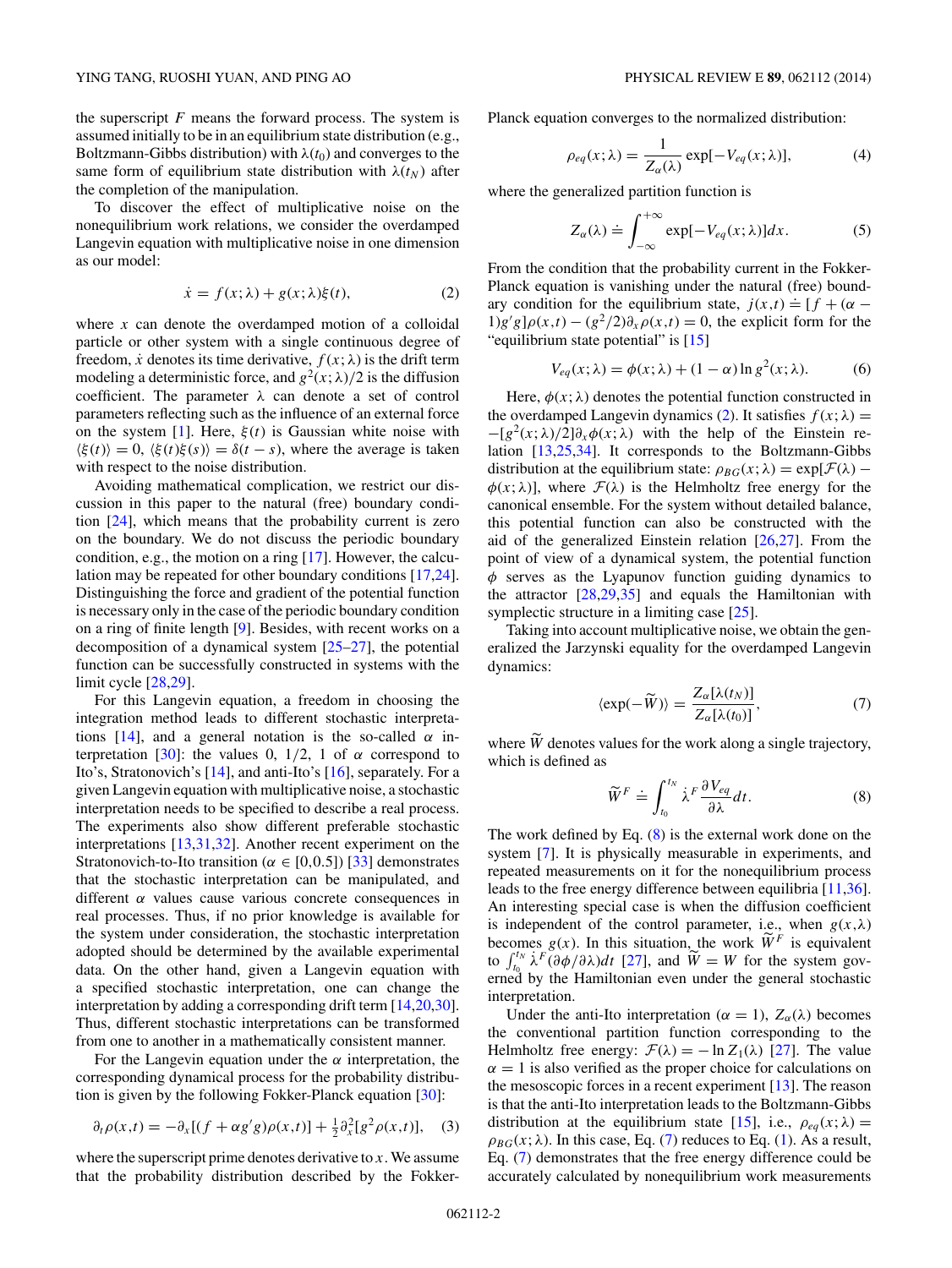<span id="page-2-0"></span>using the Jarzynski equality only for the system with the Boltzmann-Gibbs distribution at the equilibrium state. For general cases,  $\ln \langle \exp(-\tilde{W}) \rangle$  does not corresponds to the Helmholtz free energy difference between two equilibriums.

The above result [\(7\)](#page-1-0) is obtained from the generalized fluctuation theorem:

$$
\frac{\rho^F(\widetilde{W})}{\rho^R(-\widetilde{W})} = \frac{Z_\alpha[\lambda(t_N)]}{Z_\alpha[\lambda(t_0)]} \exp(\widetilde{W}),\tag{9}
$$

with the detailed derivation through the path integral framework in the following. Similarly, only when  $\alpha = 1$  does Eq. (9) reduce to the detailed fluctuation theorem for the nonequilibrium work distribution [\[3\]](#page-4-0):

$$
\frac{\rho^F(W)}{\rho^R(-W)} = \exp(W - \Delta \mathcal{F}).
$$
\n(10)

The generalized Jarzynski equality describes the relation between the free energy change and the work. Another equality about the equilibrium state distribution  $\rho_{eq}$  is given by the generalized Hatano-Sasa relation. To see this, we can rewrite Eq  $(7)$  as

$$
\left\langle \exp\left[\int_{t_0}^{t_N} dt \frac{\partial \ln \rho_{eq}(x;\lambda)}{\partial \lambda} \dot{\lambda}^F \right] \right\rangle = 1. \tag{11}
$$

Note that Eq.  $(11)$  is the same as the conventional Hatano-Sasa relation  $[2,11]$  even for the general stochastic interpretation. Thus, Eq. (11) shows that the Hatano-Sasa relation is robust with respect to the stochastic interpretation.

The previous work on nonequilibrium work relations for systems with multiplicative noise [\[17\]](#page-4-0) is derived by the path integral formulation under Stratonovich's interpretation. Their work is different from our result of  $\alpha = 1/2$  but holds the same form as that of  $\alpha = 1$ . Besides, our work is a generalization of the previous work about the generalized Jarzynski equality based on the Feynman-Kac formula in the inhomogeneous diffusion process [\[7\]](#page-4-0). The diffusion process considered there is under Ito's interpretation. In addition, our result is consistent with the work by studying the Liouville-type equation with the Feynman-Kac formula [\[36\]](#page-4-0).

### **III. DETAILED DERIVATION OF MAIN RESULT**

In this section, we demonstrate how to derive Eq.  $(9)$  by first introducing the reverse process. For the dynamics described by Eq. [\(3\)](#page-1-0), we take the reverse process governed by the reverse protocol  $\lambda^R(t) = \lambda^F(-t)$  and the following transformation T [\[34,37\]](#page-4-0):

$$
t \to -t, \quad \alpha \to (1 - \alpha), \quad f \to f - (1 - 2\alpha)g'g. \tag{12}
$$

The idea of the construction of this transformation is as follows: First, we let  $t \to -t$ , and then we need  $\alpha \to (1 - \alpha)$ to ensure that our observation of the trajectories for the forward and the reverse processes is at the same series of points on the time axis. Second, after replacing  $\alpha$  by  $1 - \alpha$ , the equilibrium state distribution for Eq. [\(3\)](#page-1-0) is changed. To guarantee that the reverse process subjects to the *α*-interpretation Fokker-Planck equation with a reverse current [only with  $t \to -t$  in Eq. [\(3\)](#page-1-0)], we should also modify the drift term accordingly, which leads to the transformation  $T$ . Thus, this transformation ensures that the forward and the reverse processes converge to an unique

form of the equilibrium state distribution, and we will use this property in the following derivation. In a recent experiment realizing the Stratonovich-to-Ito transition [\[33\]](#page-4-0), the drift part added with the term  $\alpha g'g$  ( $\alpha \in [0,0.5]$ ) can be implemented. Therefore, the the reverse process given by the transformation  $T$  is achievable experimentally.

We next give the detailed derivation of Eq. (9) through calculating the ratio between the transition probabilities of the forward dynamical process and the corresponding reverse process. To guarantee that the forward and the reverse processes are described by the same set of sampling points, the fluctuation theorem for the overdamped Langevin dynamics with multiplicative noise was usually based on the path integral under Stratonovich's interpretation [\[17,18\]](#page-4-0). Our derivation of the fluctuation theorem here is for the general stochastic interpretation by applying the path integral formulation provided in the appendix. It follows the path integral formulation recently developed for the overdamped Langevin dynamics without the control parameter [\[23\]](#page-4-0).

According to the path integral formulation derived in the appendix, the conditional probability of observing a specific trajectory  $\{x(t)|t_0 \leq t \leq t_N\}$  in the forward process is

$$
P^{F}(x_{N}t_{N}|x_{0}t_{0}) = \exp\left\{-\int_{t_{0}}^{t_{N}} S_{+}[x(t), \dot{x}(t); \lambda^{F}(t)]dt\right\},\tag{13}
$$

with

$$
S_{+}[x(t), \dot{x}(t); \lambda^{F}(t)] = [\dot{x} - f - (\alpha - 1/2)g'g]^{2}/(2g^{2})
$$

$$
+ (g/2)[f/g + (\alpha - 1/2)g']'
$$

$$
- (\partial \ln g/\partial \lambda) \dot{\lambda}^{F}/2.
$$

Here, we do not write down the measure and will add them when doing the ensemble average over trajectories.

Next, let the corresponding reverse trajectory is  ${x^{\dagger}(t)}|x^{\dagger}(t) = x(-t)$ . Then, the conditional probability of this reverse trajectory is

$$
P^{R}(x_N^{\dagger}t_N^{\dagger}|x_0^{\dagger}t_0^{\dagger}) = \exp\left\{-\int_{t_0}^{t_N} \mathcal{S}_-[x(t),\dot{x}(t);\lambda^F(t)]dt\right\},\tag{14}
$$

where  $S_{-}[x(t), \dot{x}(t); \lambda^{F}(t)] = \mathcal{TS}_{+}[x(t), \dot{x}(t); \lambda^{F}(t)]$ . Under the transformation T, the term  $g[f/g + (\alpha - 1/2)g']'/2$  is invariant. We thus have

$$
S_{+}(x, \dot{x}; \lambda^{F}) - S_{-}(x, \dot{x}; \lambda^{F})
$$
  
=  $\dot{x}\partial_{x}\phi - (2\alpha - 1)\dot{x}g'/g - (\partial \ln g/\partial \lambda)\dot{\lambda}^{F}$ .

The ratio between the conditional probabilities is

$$
\frac{P^F(x_N t_N | x_0 t_0)}{P^R(x_N^{\dagger} t_N^{\dagger} | x_0^{\dagger} t_0^{\dagger})} = \exp\left\{-\int_{t_0}^{t_N} \dot{x} \left[\partial_x \phi - (2\alpha - 1)\frac{g'}{g}\right] dt + \int_{t_0}^{t_N} \frac{\partial \ln g}{\partial \lambda} \dot{\lambda}^F dt\right\}.
$$
\n(15)

The ratio between the unconditional probabilities is obtained by multiplying the initial distributions. When we choose *ρeq* as the form of the initial distributions for both the forward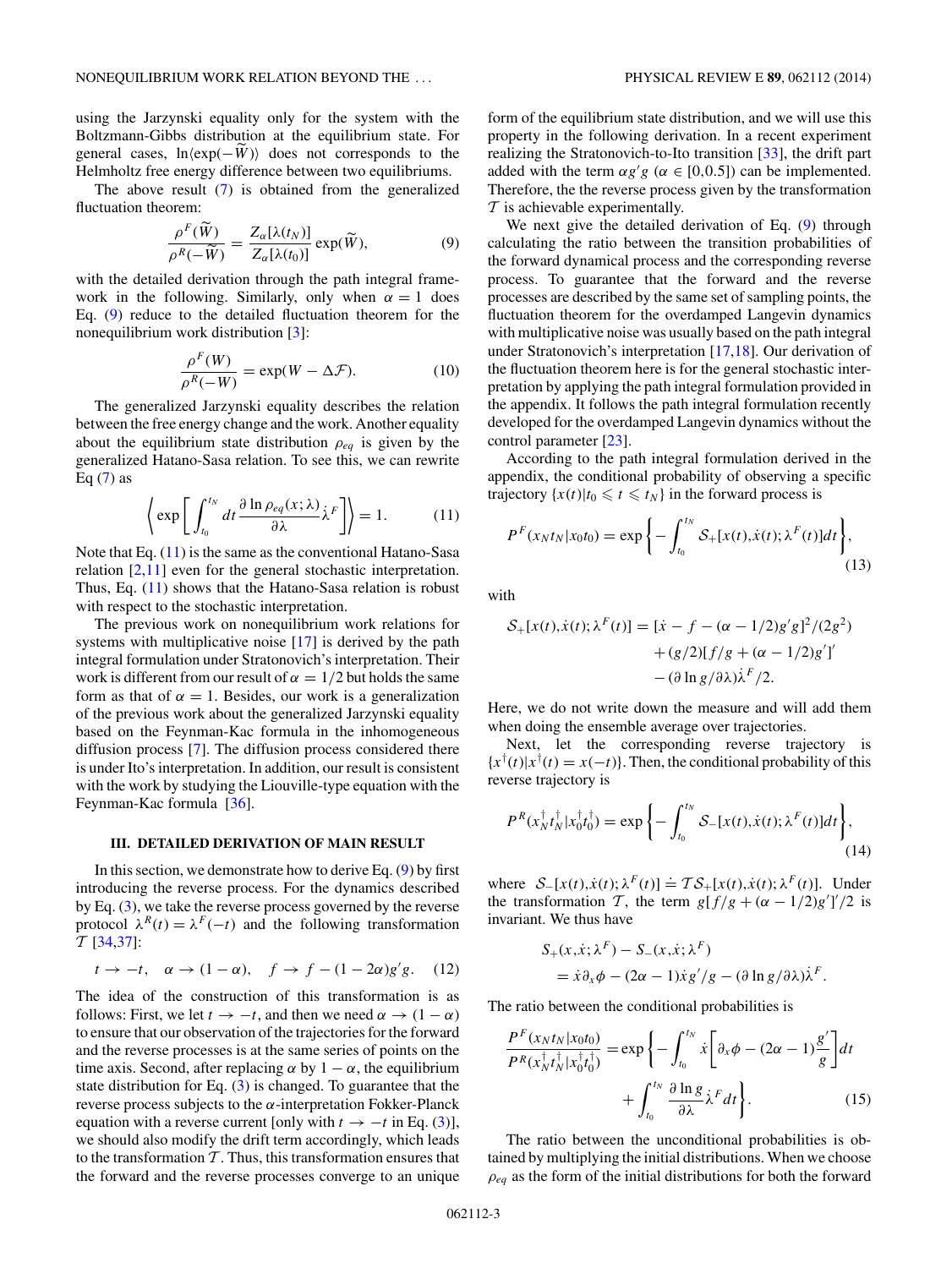<span id="page-3-0"></span>and the reverse precesses, we have

$$
\frac{P^F(x)}{P^R(x^{\dagger})} = \frac{g[x_N, \lambda(t_N)]}{g[x_0, \lambda(t_0)]} \exp(\widetilde{W}^F).
$$
 (16)

To ensure the normalization condition for the probability, the measure for the initial distribution should be given according to  $\rho_{eq}$ . Thus, the measure for the forward process is

$$
\int \mathcal{D}x = \frac{dx_0}{Z_{\alpha}[\lambda(t_0)]} \lim_{N \to \infty} \prod_{n=1}^N \frac{dx_n}{\sqrt{2\pi \tau} g[x_n, \lambda(t_n)]}.
$$
 (17)

For the reverse process, the corresponding measure can be written as follows:

$$
\int \mathcal{D}x^{\dagger} = \frac{dx_0^{\dagger}}{Z_{\alpha}(\lambda(t_0^{\dagger}))} \lim_{N \to \infty} \prod_{n=1}^{N} \frac{dx_n^{\dagger}}{\sqrt{2\pi \tau} g[x_n^{\dagger}, \lambda(t_n^{\dagger})]}
$$

$$
= \frac{dx_N}{Z_{\alpha}[\lambda(t_N)]} \lim_{N \to \infty} \prod_{n=0}^{N-1} \frac{dx_n}{\sqrt{2\pi \tau} g[x_n, \lambda(t_n)]}, \quad (18)
$$

where we have used the conjugate relation for the forward and the reverse trajectories.

Let  $\rho^F(\widetilde{W})$  denote the distribution of  $\widetilde{W}$  values by a realization through the path integral for the forward process, and *ρ*<sup>*R*</sup>(*W*) for the reverse process. We define  $\widetilde{W}^R \doteq \int_0^{t_N} \lambda^R(\partial V_{ea}/\partial \lambda)dt$ . Then,  $\widetilde{W}$  is odd under the time reversal in  $\int_{t_0}^{t_N} \lambda^R(\partial V_{eq}/\partial \lambda)dt$ . Then,  $\widetilde{W}$  is odd under the time reversal in the sense that  $\widetilde{W}^R(x^{\dagger}) = -\widetilde{W}^F(x)$ . Combing Eqs. (16)–(18), we have

$$
\rho^{F}(\widetilde{W}) = \int \mathcal{D}x P^{F}(x) \delta(\widetilde{W} - \widetilde{W}^{F}(x))
$$
  
=  $\exp(\widetilde{W}) \frac{Z_{\alpha}[\lambda(t_N)]}{Z_{\alpha}[\lambda(t_0)]} \int \mathcal{D}x^{\dagger} P^{R}(x^{\dagger}) \delta(\widetilde{W} + \widetilde{W}^{R}(x^{\dagger}))$   
=  $\exp(\widetilde{W}) \frac{Z_{\alpha}[\lambda(t_N)]}{Z_{\alpha}[\lambda(t_0)]} \rho^{R}(-\widetilde{W}),$  (19)

which leads to Eq. [\(9\)](#page-2-0).

#### **IV. CONCLUSION**

We have obtained a series of nonequilibrium work relations as a generalization of the Jarzynski equality, the detailed fluctuation theorem, and the Hatano-Sasa relation for the overdamped Langevin dynamics with multiplicative noise. Our result has demonstrated that, in the presence of multiplicative noise, the free energy change calculated by nonequilibrium work measurements using the Jarzynski equality remains valid only for the system with the Boltzmann-Gibbs distribution at the equilibrium state. For systems with general stochastic interpretations of multiplicative noise, the generalized Jarzynski equality has provided a connection between the nonequilibrium work measurements and the generalized partition function. The robustness of the Hatano-Sasa relation with respect to the stochastic interpretation has also been shown. The nonequilibrium thermodynamical equalities derived here remain to be tested experimentally.

For the overdamped Langevin dynamics with multiplicative noise, recent works on a decomposition of the dynamical system [\[25–27\]](#page-4-0) provide a constructive method to find the potential function leading to the Boltzmann-Gibbs distribution. This

framework assigns a specific stochastic interpretation for the Langevin dynamics, which corresponds to anti-Ito's in one dimension and goes beyond the *α* interpretation when the dimension is larger than one [\[38\]](#page-4-0). With this framework, how to generalize our derivation here to systems without detailed balance is an interesting topic to be explored.

#### **ACKNOWLEDGMENTS**

Stimulating discussions with Hao Ge, Alberto Imparato, David Cai, Hong Qian, Christopher Jarzynski, Andy Lau, and Xiangjun Xing are gratefully acknowledged. We thank Xiaomei Zhu for the critical comments. This work is supported in part by the National 973 Project No. 2010CB529200 and by the Natural Science Foundation of China Projects No. NSFC61073087 and No. NSFC91029738. Ying Tang was partially supported by an Undergraduate Research Program in Zhiyuan College at Shanghai Jiao Tong University.

### **APPENDIX: THE PATH INTEGRAL FRAMEWORK**

In this appendix, we provide the path integral formulation, which is used to derive the generalized fluctuation theorem in the main text. This formulation follows our previous work on the path integral construction for the Langevin dynamics without the external control parameter [\[23\]](#page-4-0).

For the Langevin equation [\(2\)](#page-1-0) under the  $\alpha$  interpretation, by modifying the drift term, we have the equivalent Langevin equation under Stratonovich's interpretation [\[14\]](#page-4-0):

$$
\dot{x} = f(x; \lambda) + (\alpha - \frac{1}{2})g'g(x; \lambda) + g(x; \lambda)\xi(t), \quad (A1)
$$

where the superscript prime denotes the derivative with respect to *x*. The advantage of using this Stratonovich's form is that ordinary calculus rule can be simply applied [\[34\]](#page-4-0). Then, this equation can be transformed to be a Langevin equation with a additive noise by a change of variable  $q = H(x; \lambda)$  with *H*<sup> $\prime$ </sup>(*x*; *λ*) = 1/*g*(*x*; *λ*) [\[19\]](#page-4-0):

$$
\dot{q} - h(q; \lambda) = \xi(t),\tag{A2}
$$

where we have introduced an auxiliary function

$$
h(q; \lambda) = \frac{f(H^{-1}(q); \lambda)}{g(H^{-1}(q); \lambda)} + \left(\alpha - \frac{1}{2}\right)g'(H^{-1}(q); \lambda)
$$

$$
+ \frac{\partial H(H^{-1}(q); \lambda)}{\partial \lambda} \lambda.
$$
 (A3)

To get the transition probability for Eq.  $(A2)$ , we first discretize the time into *N* segments:  $t_0 < t_1 < \cdots < t_{N-1} <$ *t<sub>N</sub>* with  $\tau = t_n - t_{n-1}$  small and let  $q_n = q(t_n)$ ,  $\lambda_n = \lambda(t_n)$ . For the sake of consistency, as we have chosen the equivalent Stratonovich form; the corresponding discretized Langevin equation needs the midpoint discretization:

$$
q_n - q_{n-1} - \frac{h(q_n; \lambda_n) + h(q_{n-1}; \lambda_{n-1})}{2} \tau = W_n - W_{n-1},
$$
\n(A4)